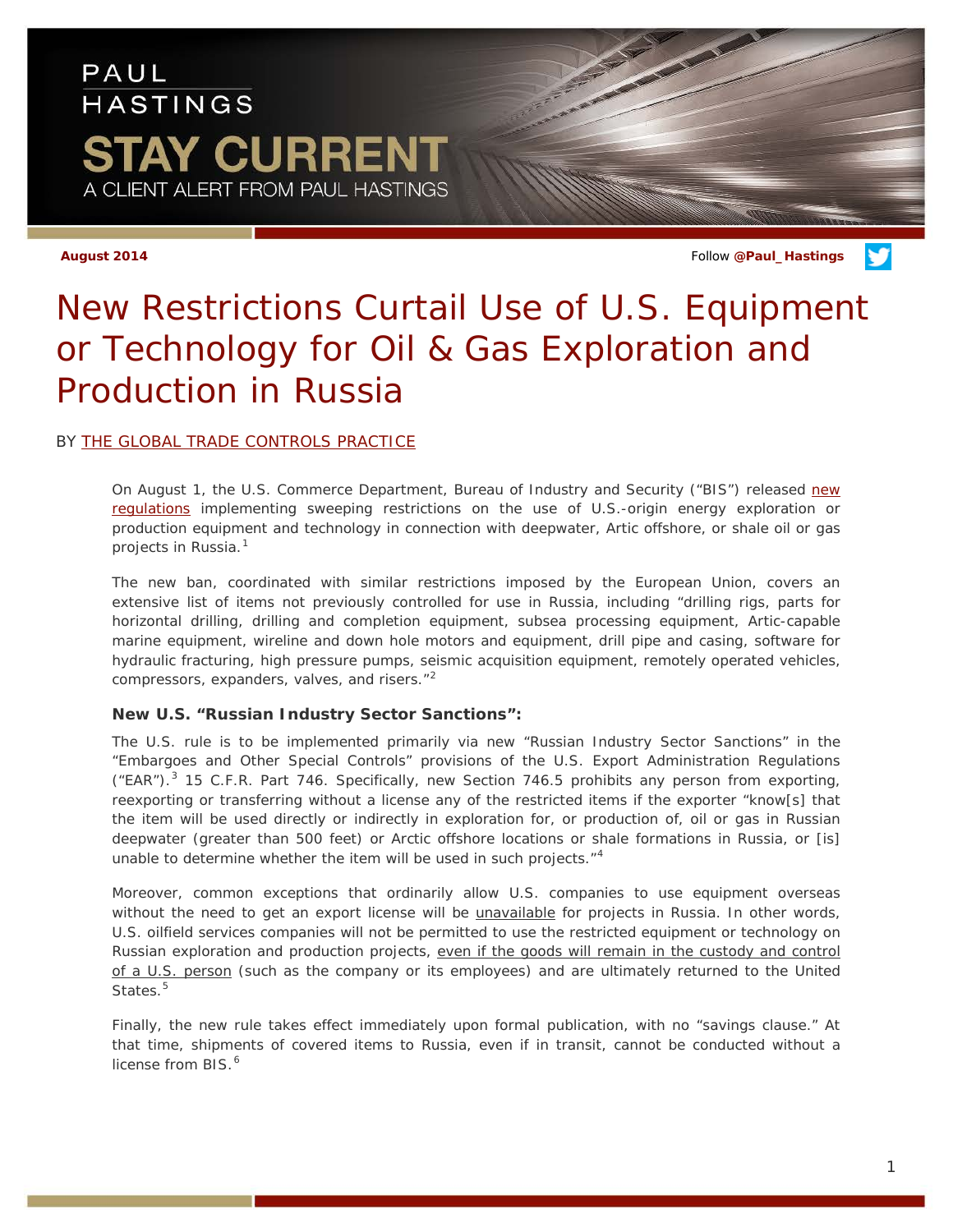Those seeking to do business on Russian oil and gas projects using U.S. equipment or technology should not count on getting a license. BIS has declared that its policy on license applications will be: "presumption of denial."[7](#page-2-6)

### **Broad New EU Restrictions:**

The new EU export restrictions, which took effect on August 1, 2014,<sup>[8](#page-2-7)</sup> are even more robust, in that they extend beyond the oil and gas sector:

- **Dual-use Goods and Technologies**. The EU Regulation prohibits the sale, supply, transfer or export of all "dual-use" goods and technologies (i.e., items capable of either a civilian or a military end-use) to any natural or legal person, entity or body in Russia or for use in Russia.
- **Oil and Gas Restrictions**. EU persons and entities are prohibited, absent prior authorization, from engaging in the sale, supply, transfer or export of oil and gas related "equipment or technologies," including certain technologies suited or use in deepwater oil exploration and production, Arctic oil exploration and production, or shale oil projects for use in Russia.
- **Restrictions on the Provision of Military Assistance**. The Regulation prohibits the provision of technical or financial assistance related to any goods or technology on the EU Common Military List to any person in Russia or for use in Russia.<sup>[9](#page-2-8)</sup>

Taken together, the coordinated actions by the United States and the EU are designed to significantly curtail offshore, Artic and shale-formation oil and gas exploration and production activities in Russia. Companies engaged in transactions involving this industry sector are well-advised to consider the impact of the new rules on current, pending and future projects in Russia.

 $\Leftrightarrow$   $\Leftrightarrow$   $\Leftrightarrow$ 

*If you have any questions concerning these developing issues, please do not hesitate to contact any of the following Paul Hastings lawyers:*

#### **Frankfurt**

Dr. Ali Sahin 49.69.907485.103 [alisahin@paulhastings.com](mailto:alisahin@paulhastings.com)

**Milan** Paolo Manganelli 39.02.30414.236 [paolomanganelli@paulhastings.com](mailto:paolomanganelli@paulhastings.com)

#### **Washington, DC**

Behnam Dayanim 1.202.551.1737 [bdayanim@paulhastings.com](mailto:bdayanim@paulhastings.com)

Scott M. Flicker 1.202.551.1726 [scottflicker@paulhastings.com](mailto:scottflicker@paulhastings.com) Hamilton Loeb 1.202.551.1711 [hamiltonloeb@paulhastings.com](mailto:hamiltonloeb@paulhastings.com)

Charles A. Patrizia 1.202.551.1710 [charlespatrizia@paulhastings.com](mailto:charlespatrizia@paulhastings.com)